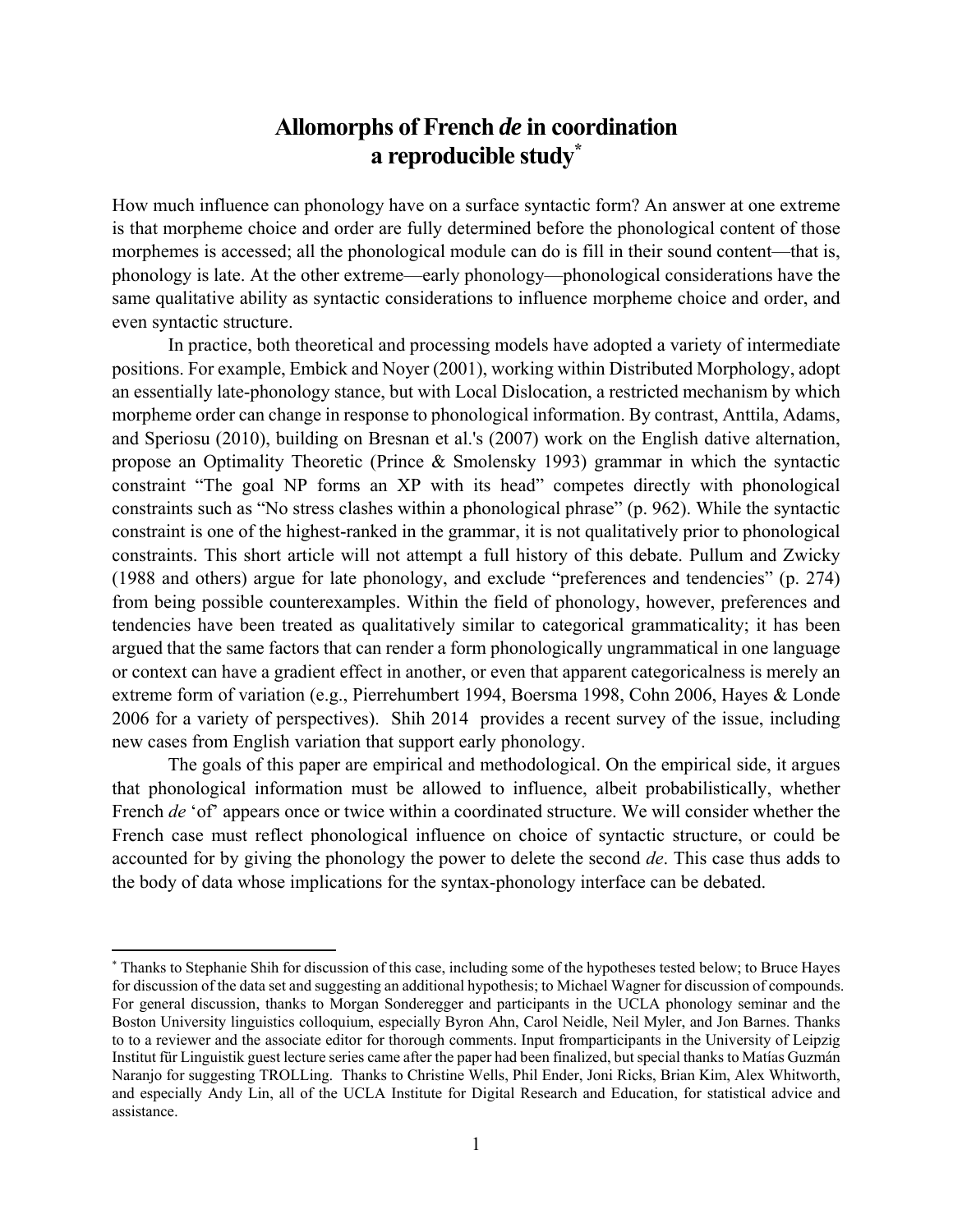On the methodological side, this paper strives to meet the evolving standards of reproducible research (Stodden, Leisch & Peng 2014 is a recent handbook). *Replication* of a study typically begins from data collection, such as running a new experiment, or gathering a new corpus. If another researcher can perform these steps and obtain similar results, confidence in the original finding increases. The term *reproducible research*, on the other hand, refers to research that makes it easy for a reader to start from the same raw data as the original study, and re-generate and scrutinize the original analysis—that is, only part of the original research pipeline is repeated. Reproduction is useful as a substitute for replication when it would be infeasible to run a new experiment, gather a new corpus, etc.: with much less effort, many of the benefits of replication can still be obtained. This paper begins from a publicly available corpus, and the accompanying web materials, archived at TROLLing (The Tromsø Repository of Language and Linguistics, opendata.uit.no/dvn/dv/trolling), include all scripts used for data processing and analysis, with ample documentation, so that the interested reader can reproduce all results, statistical tests, and figures; make changes to the assumptions and methods; and look for errors, with only one departure from the script for some hand-coding, which the reader can either use as-is or perform independently.

## 1 Background: French *de* and coordination

The French preposition *de*, meaning roughly 'of', has two properties crucial to this study: it can optionally take wide scope in coordination, and it has different allomorphs depending on whether the following word begins with a consonant or a vowel. This section describes each of these properties in turn.

 French *de* can optionally take wide scope over a coordinated structure. Examples are given in (1), with *de* in boldface, brackets marking selected constituents, and the two coordinands underlined.

(1) a. morceaux [**de** tomates] et [**de** carottes] pieces of tomatoes and of carrots

*or*

b. morceaux **de** [tomates et carottes] pieces of tomatoes and carrots

'pieces of tomatoes and (of) carrots'

 Miller 1992 appears to be the earliest formal treatment of wide scope versus repetition for French *de* (among other function words). (The terms *wide scope* and *reduction* will be used interchangeably below to describe data like (1)b; *repetition* will describe cases like (1)a.)

This study examines whether phonological properties of the words involved affect the frequency of wide scope. I assume the syntactic bracketings suggested in (1): for repetition, constituents [de X] and [de Y] are coordinated; for wide scope/reduction, *de* is outside a constituent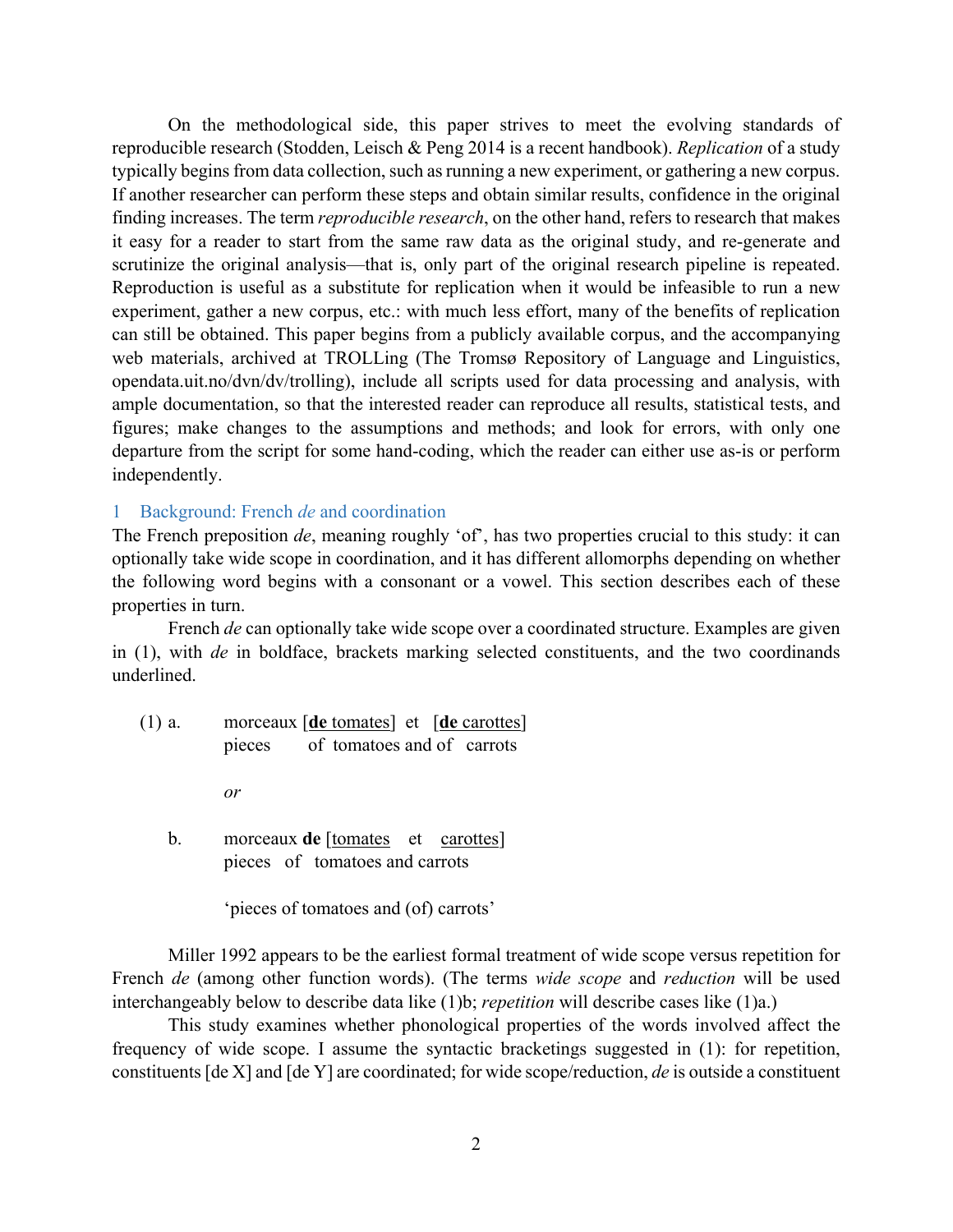[X & Y]. The conclusion will consider (and reject) the alternate possibility that *de* never actually takes wide scope, and  $(1)$ b has the structure [[de tomates] et [<del>de</del> carottes]].

There are some non-phonological restrictions on wide scope. Miller cites claims from a classical and still popular descriptive grammar (Grevisse 1980) about the conditions under which *de* can take wide scope, but he does not agree with all of them. Miller concludes that repetition is the unmarked case, occurring more frequently than wide scope and imposing no special semantic restrictions, whereas wide scope requires a group reading, at least in some cases (p. 162).

Tseng and colleagues, in a series of articles (Tseng 2003, Abeillé et al. 2004, Abeillé et al. 2005, Abeillé et al. 2006) make several further observations. They divide *de* into what they call oblique and non-oblique versions, where only the oblique *de* can take wide scope. Non-oblique *de* occurs with partitive *the*+N', bare N', and VP; oblique *de* occurs with NPs, PPs, APs, AdvPs, or lexical Vs (Abeillé et al. 2006, p. 151):<sup>1</sup>

(2) Non-oblique—repetition required

- a. *the*+N': il faut [**de** la farine] et [\*(**de**) la levure] it needs of the flour and of the yeast 'you need flour and yeast'
- b. bare N': beacoup [**de** pain] et [\*(**de**) vin] much of bread and of wine 'a lot of bread and wine'
- c. VP: Je rêve [**de** lire ce livre] et [\*(**de**) l' expliquer à mon fils] I dream of to.read this book and of it to.explain to my son 'I dream of reading this book and explaining it to my son'

## (3) Oblique—wide scope allowed

 $\overline{a}$ 

| a. NP:                             |  |  |  |  |  |                                          |  |  | J' ai besoin de [[cette farine] et [cette levure]] |
|------------------------------------|--|--|--|--|--|------------------------------------------|--|--|----------------------------------------------------|
|                                    |  |  |  |  |  | I have need of this flour and this yeast |  |  |                                                    |
| 'I need this flour and this yeast' |  |  |  |  |  |                                          |  |  |                                                    |

- b. PP: Il revient **de** [[chez Paul] ou [chez Marie]] he returns from home.of Paul or home.of Marie 'He's coming back from Paul or Marie's'
- c. AP: quelqu'un **de** bon en maths et (**de**) fort en gym someone of good in math and of strong in gym 'someone good at math and strong in gym'
- d. V: Je rêve **de** [lire et expliquer] ce livre à mon fils

 $1(2)$  is adapted from Abeillé et al. 2006's (58)-(60), p. 151. (3) is adapted from Abeillé et al. 2006's (61)-(64), p. 151, and footnote 8, p. 160. Brackets and boldface are mine.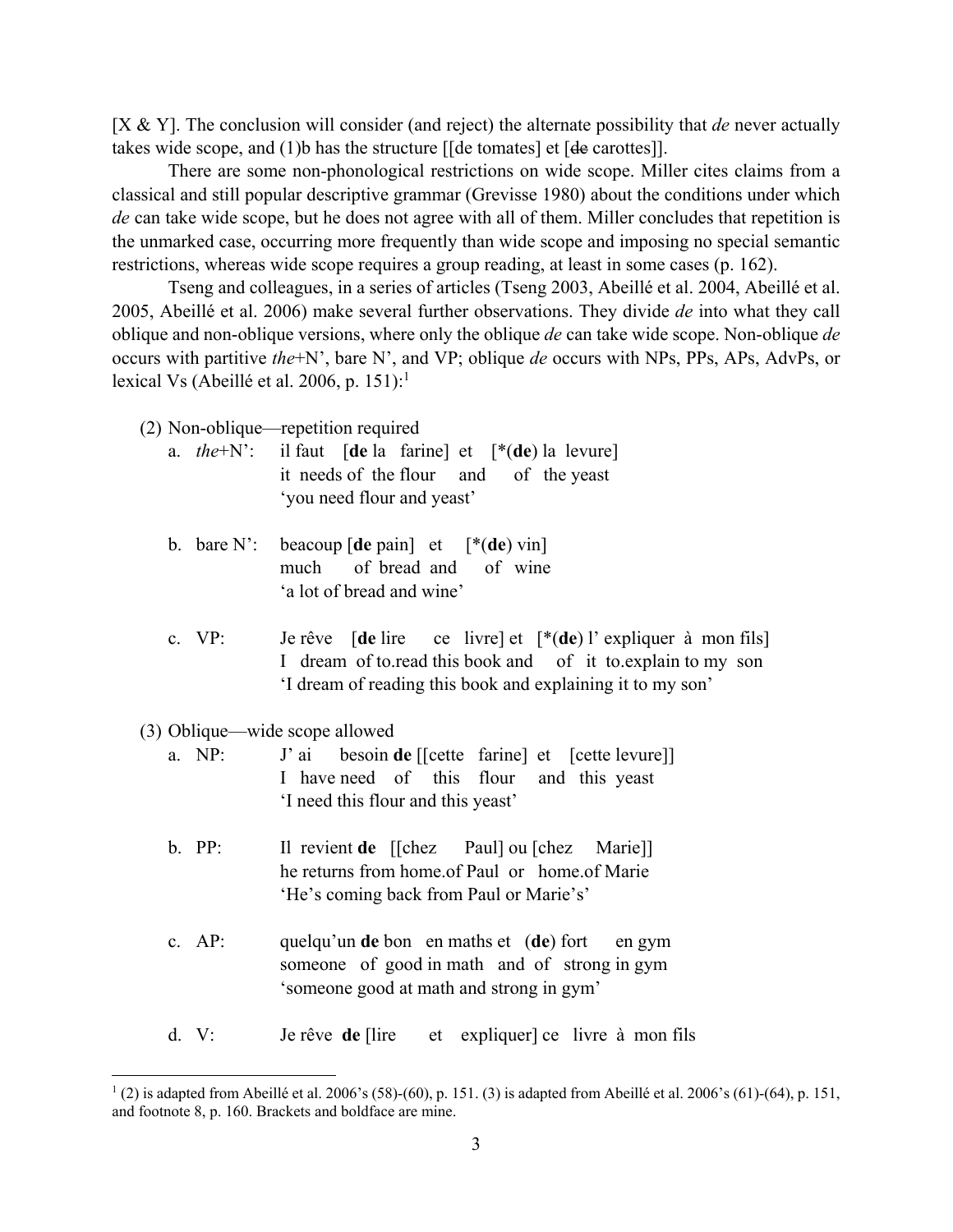I dream of to.read and to.explain this book to my son 'I dream of reading and explaining this book to my son'

This study looks only at the coordination of single words. Unfortunately, it is not possible to tell whether a single N is itself an NP, or whether a single V is a VP, so inevitably the data contains some oblique instances (where repetition of *de* is claimed to be obligatory), mixed in with the non-oblique instances (where the variation of interest would lie).

Some of the phonological hypotheses to be tested below arise from the well-known fact that *de* has two allomorphs: *de* [dә] is used before a consonant-initial word, and *d'* [d] before a vowel-initial word. Certain complications arise in glide-initial words and some words that are spelled with initial silent  $h$ , but those cases will be excluded from the data here. Some examples, from Abeillé et al. 2004 p. 16:

| (4) CC-initial: | de clients | [dəkliã]                                                                           | 'of clients'  |
|-----------------|------------|------------------------------------------------------------------------------------|---------------|
| C-initial:      | de livres  | $\lceil \mathbf{d} \mathbf{d} \mathbf{l} \cdot \mathbf{d} \cdot \mathbf{d} \rceil$ | 'of books'    |
| V-initial:      | d'enfants  | $\lceil d\tilde{a}f\tilde{a}\rceil$                                                | 'of children' |

## 2  $Hypotheses<sup>2</sup>$

 $\overline{a}$ 

For phonological information to influence the choice between repetition and wide scope, there must be phonological differences among coordinands that cause omitting *de* to have different consequences. That is, reduction of *de* has to produce a better result for some words than for others, because of phonological properties of those words. The sense in which the result is worse (or better) could be phonological (relying on known properties of French phonology or of phonological typology generally), could involve processing, or could even involve the syntaxphonology interface.

Some of those consequences arise from the *de/d'* allomorphy. The following four cases arise for coordinating words *X* and *Y*, where C stands for 'consonant-initial word', V stands for 'vowel-initial word', and & stands for *et* 'and' or *ou* 'or':

| $(5)$ type                 | example                   |                              |
|----------------------------|---------------------------|------------------------------|
| $C&C$ : de X et/ou (de) Y  | de biens et (de) services | 'of goods and (of) services' |
| $C&V$ : de X et/ou (d')Y   | de juillet et (d')août    | 'of July and (of) August'    |
| $V & C: d' X$ et/ou (de) Y | d'aller et (de) venir     | 'of going and (of) coming'   |
| V&V: d'X et/ou (d')Y       | $d'$ Adam et $(d')$ Eve   | 'of Adam and (of) Eve'       |

The allomorphy suggests the following hypotheses:

<sup>&</sup>lt;sup>2</sup> Thanks to Stephanie Shih for suggesting the hypotheses of Hiatus avoidance/Lapse avoidance and Repetition avoidance, and to Bruce Hayes for suggesting expanding Repetition avoidance to include [t].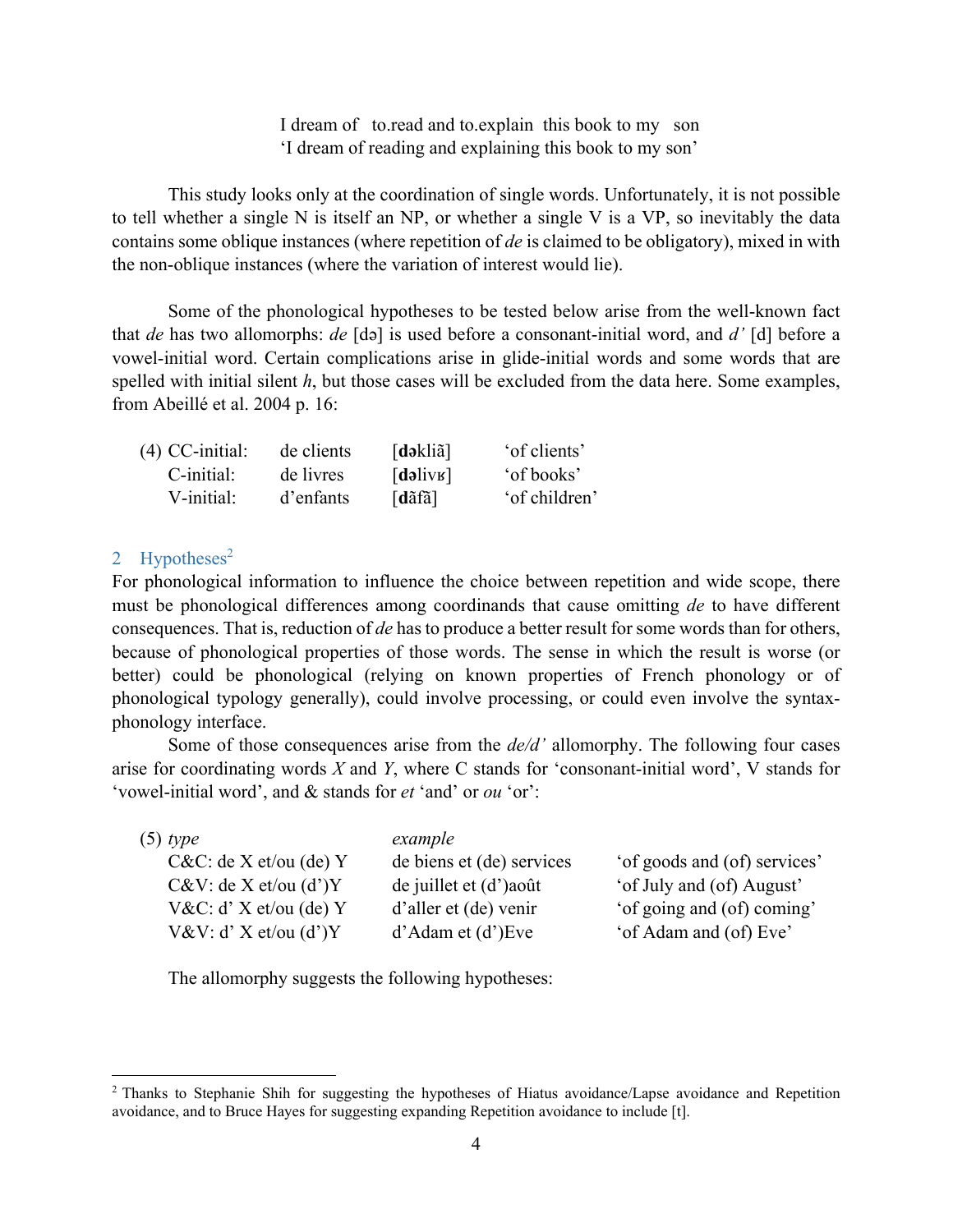- (6) *Hiatus avoidance*:<sup>3</sup> *Et* [e] and *ou* [u] both end with vowels, so reduction when the second conjunct begins with a vowel causes a V-V sequence (e.g., *et Eve* [e ɛv] vs. *et d'Eve* [e dɛv]). Assuming this is penalized, reduction is less likely before V. (E.g., Prince & Smolensky's (1993) ONSET; for the role of hiatus avoidance in French specifically, see Tranel 1996, among many others)
	- $\rightarrow$  more reduction in X&C than in X&V
- (7) *Dependent* d'*:* Although the allomorph *de* has schwa as its sole vowel, and therefore does not qualify as a phonological word of French, it can nonetheless stand alone as the citation form of the morpheme, wherease *d'* cannot—it can only be uttered when cliticized to another word. Assuming that *de* is a more independent unit than *d'*, *de* is more likely to take wide scope. That is, there is some penalty incurred by the structure *[d' [X & Y]]*, where *d'* forms a prosodic but not a syntactic unit with *X*.

 $\rightarrow$  more reduction in C&X than in V&X (where X is either C or V)

(8) *Parallelism:* As mentioned above, we will consider below the possibility that wide scope is actually the result of deleting the second *de*. Deletion in conjunction is normally of a repeated element, so it should be more likely when the two *de*s, if both present, would appear in the same allomorph. That is, reduction is more likely when the conjuncts would take the same allomorph.

 $\rightarrow$  more reduction in C&C and V&V than in C&V and V&C

All three hypotheses require phonological information about the two conjuncts to, at least sometimes, be available before the final decision about reduction-versus-repetition is made

 A final hypothesis requires not only prosodic information (C-initial or V-initial, syllable count) but even segmental information to be available:

(9) *Repetition avoidance:* Assuming that sequences *CiәCi* are penalized, *de* is more likely to be omitted if the following word begins with [d], thus avoiding a sequence [dә d...]. (E.g., Yip 1995, Raffelsiefen's 1999 ONSiONSi constraint, Löfstedt 2010)  $\rightarrow$  more reduction in X&d... than elsewhere

We will see, however, that this last hypothesis is not supported.

## 3 Methods

<u>.</u>

The methods section of this paper is in two parts: the brief version here, and the full details given in the much-longer HTML file that accompanies the paper. The HTML file gives a full narrative of the method, from downloading the initial corpus files to the final regression models. The narrative is interspersed with extensively commented code and the output of that code, including

<sup>3</sup> *Lapse avoidance* makes the same prediction*: Et/ou de* is a sequence of two unstressed syllables, but *et/ou d'* adds only one unstressed syllable between the two conjuncts. Assuming that stress lapses are penalized, and the more so the longe they are, reduction is more likely when the allomorph would be *de*. (E.g., Green & Kenstowicz's (1995) LAPSE).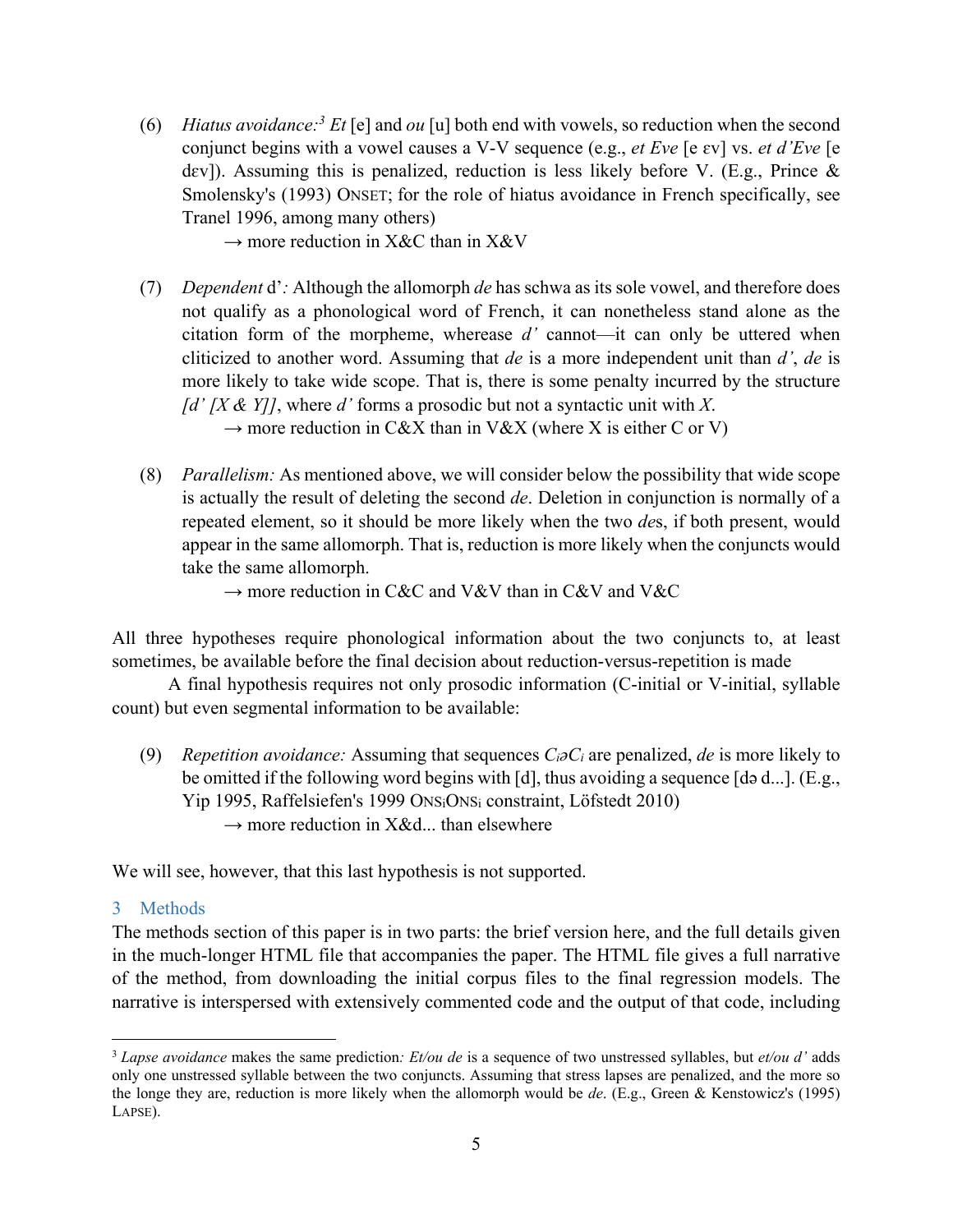figures. The HTML file is more than a lab notebook, though, because it is generated by an .Rmd ("R markdown") file, which contains the narrative and the R code (R Core Team 2014); the .Rmd file runs the R code and generates the HTML file using the knitr package (Xie 2014a; Xie 2014b). This makes it easy to alter and re-run the analysis. Also downloadable are a Python script and helper file that the R code calls to run part of the analysis, and various intermediate versions of the data files for readers who wish to skip steps.

 Data come from the Google n-grams corpus (Michel et al. 2011, Lin et al. 2012) for French. The raw data (not available to the public and not used here) are scans of books published in French, digitized through optical character recognition. The downloadable n-gram corpus used here compiles word sequences (such as *d' aller et de venir*) and reports, for every publication year, how many tokens of that sequence occurred.

 As the accompanying HTML file details, relevant 4- and 5-grams were extracted. The data used come only from the year 1900 and later, exclude conjuncts that begin with glides or orthographic *h*, exclude numerals, and include only conjuncts that are semantically parallel (e.g., two places, two materials, two occupations).

To test the hypotheses outlined above, each word1/conjunction/word2 combination's *reduction rate* is calculated. This will be used as the dependent variable in the plots below. For example, *d'aller et de venir* occurs 7,616 times and *d'aller et venir* occurs 12,696 times, so the reduction rate for *aller/et/venir* is 0.63. The *reduction count* used in the Poisson regression model below would be 12,696 in this case, and the *exposure* would be 7,616 + 12,696.

Some independent variables used below were calculated from the n-gram dataset: total frequency of word1/conjunction/word2, initial sound types of word1 and word2. Others were looked up in the Lexique 3.80 database (Matos et al. 2001, New et al. 2004): word1 and word2 frequency, syllable count, and part of speech.

After various types of data cleaning, the final data set includes 8,332 *word1/conjunction/word2* triples, representing 10,061,917 tokens.

#### 4 Results

#### 4.1 Descriptive statistics

The overall reduction rate is strongly skewed, with most items tending not to undergo reduction. This is in line with Miller's 1992 treatment of repetition as the unamarked case. The following histogram illustrates the distribution of reduction rates: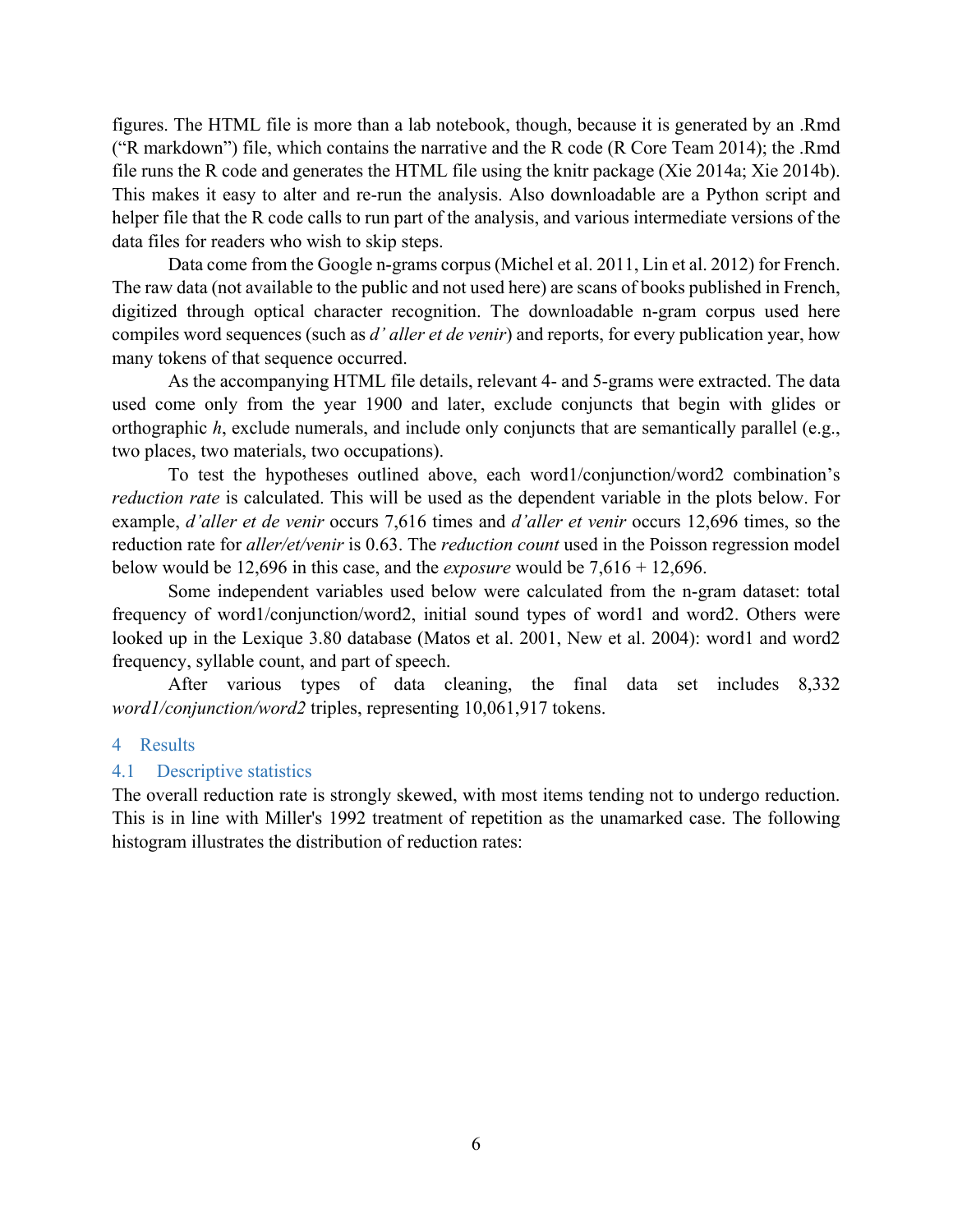

**Figure 1:** Histogram of *de*-reduction rates in French *word1/conjunction/word2* tuples

 Note that there is a poor-get-poorer artefact here: the Google n-grams corpus includes only items that occur in at least 40 books (over the whole timespan of the corpus; the number of occurrences used here, since 1900, may be smaller). Suppose that *de X et de Y* occurs 270 times (with hits coming from 40 or more books) and reduced *de X et Y* occurs only 30 times in the whole corpus, falling below the threshold. The true reduction rate is 10%, but in the Google n-grams corpus it will appear to be 0%. The real distribution must be slightly less skewed than what we see in Figure 1.

 To test the hypotheses concerning the allomorphs *de* and *d'*, the following bar plot breaks down mean reduction rates by the conjuncts' initial consonant type, separately for *et* and *ou*. Each category is coded as *word1 type, conjunction, word2 type*. For example, *C et V* means that the first conjunct is a consonant-initial word, the second is vowel-initial, and they are coordinated with *et*.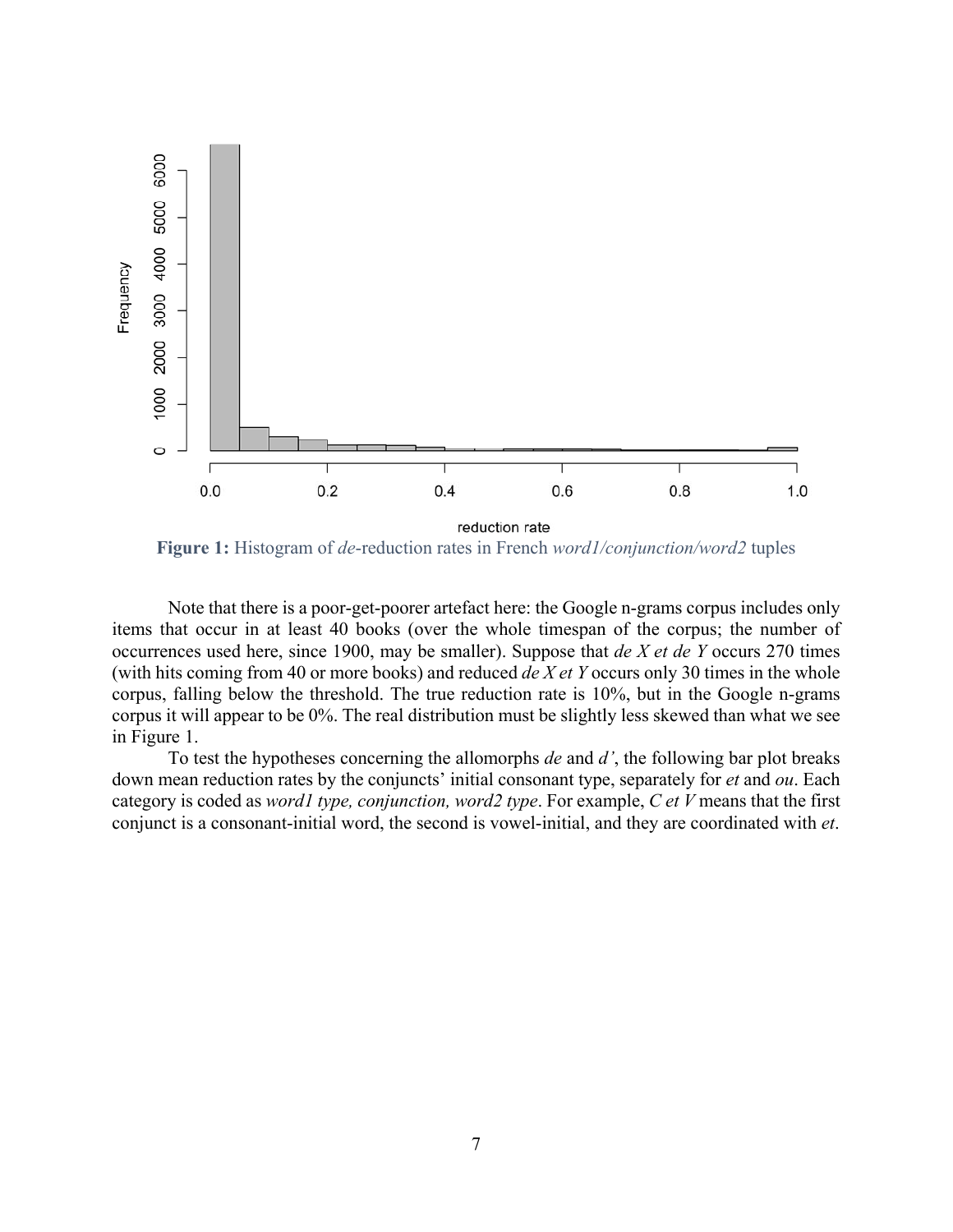

**Figure 2:** Mean *de*-reduction rates broken down by C- vs. V-initial

 Figure 2 shows that, within both *et* and *ou* (which differ in their overall reduction rates), there is more reduction if word1 begins with C than if it begins with V (consistent with the Dependent *d'* hypothesis), and more if word2 begins with C than V (consistent with Hiatus avoidance/Lapse avoidance). It is hard to see from the plot whether Parallelism is supported—e.g, whether there is more reduction for *V&V* than would be expected from the overall rate of reduction for V in each position.

 Reassuringly, the pattern holds within each part of speech, as plotted in Figure 3. Omitting adverbs, for which data are sparse, we can see the same pattern within adjectives (ADJ), nouns (NOM), and verbs (VER), though the overall rates differ by part of speech. This makes it unlikely that the effects are merely driven by particular words or constructions.

The lower rates seen for nouns and verbs could be because of the mixture of N' and NP, and V and VP mentioned in section 1.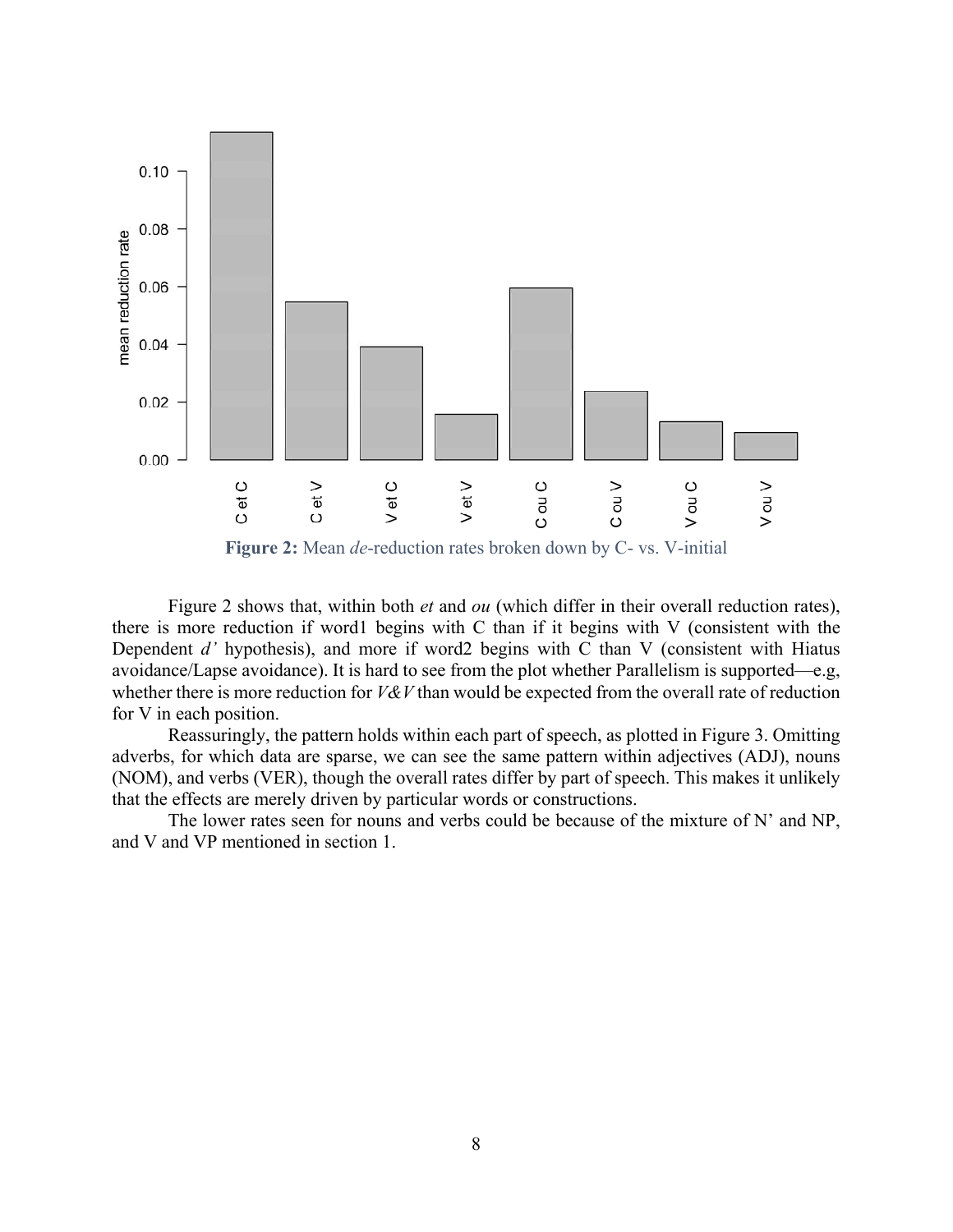

**Figure 3:** Mean *de*-reduction rates broken down by part of speech

Finally, one might wonder whether these phonological effects are frozen in high-frequency items, or apply productively to new combinations. To test this, word1/coord/word2 triples are divided into four frequency quartiles (frequency of 8-128, 129-474, 475-1,237, and 1,238-110,818), and the data are plotted separately for each quartile. The only place where the pattern fails to hold is for *V et C* in the lowest frequency quartile. Overall reduction rates are lower in the lower frequency quartiles (as confirmed in the regression model below). It seems plausible that the more frequent a combination, the more likely the shorter form (e.g., Bybee 2001 on reduction of all kinds in frequent items). We can also observe that the *et/ou* difference is driven by the lowest frequency quartile.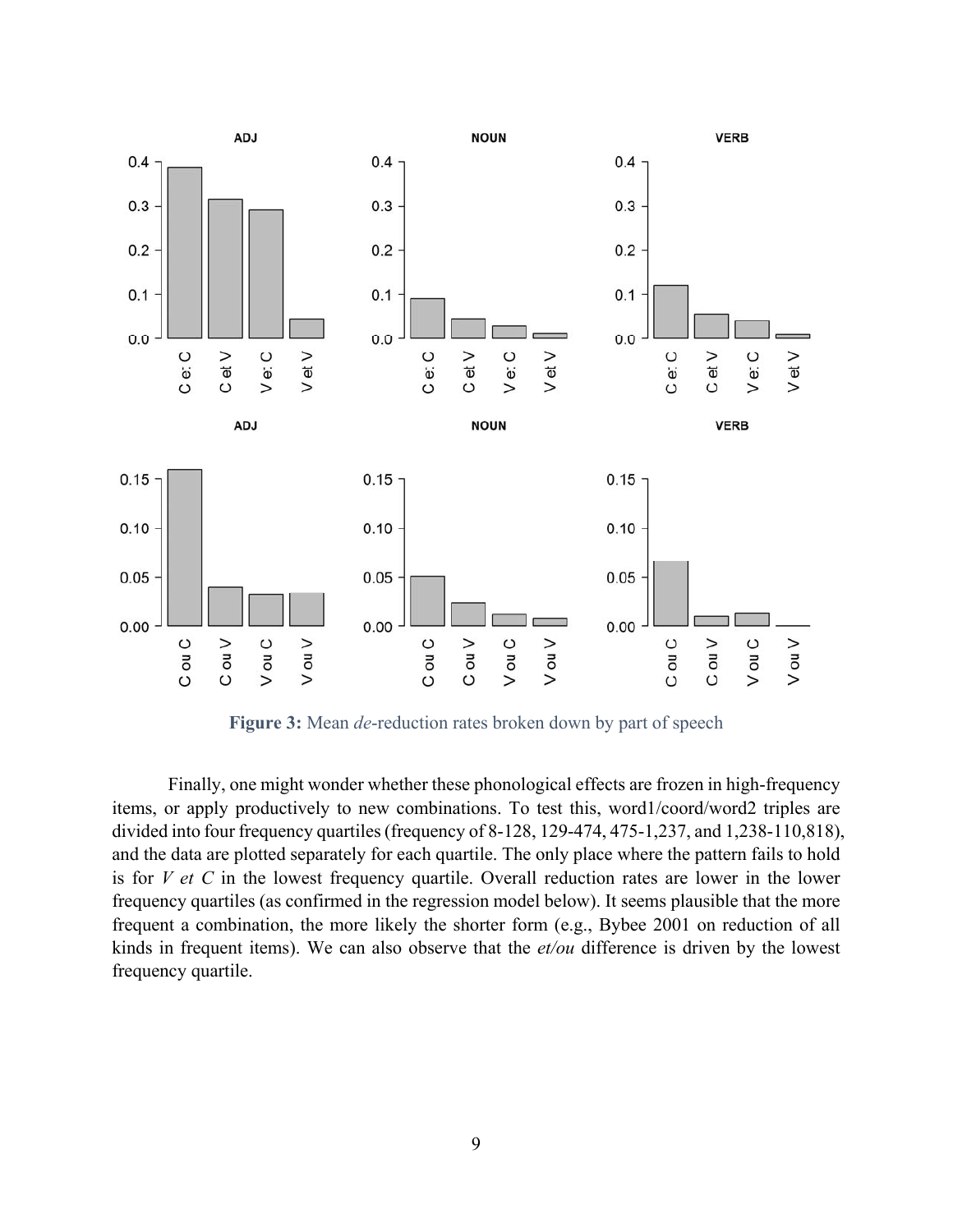

**Figure 4:** Mean *de*-reduction rates broken down by part of speech

## 4.2 Regression models

 $\overline{a}$ 

Because reduction rates are so strongly skewed, with most tuples having a value near zero, Poisson regression is used. (See HTML file for full regression details and results.)

Each observation is one word1/conjunction/word2 combination. The dependent variable is the count of reduced tokens, and the log total number of tokens (exposure) is used as an independent variable.<sup>4</sup> A random intercept is included for word2—that is, the model allows that each word2 could have its own idiosyncratic baseline rate of reduction (there is no random intercept for word1 because of convergence problems; it seems less plausible that idiosyncractic properties of word1 would have a large influence). The fixed effects are as follows:

*non-phonological factors* 

- log frequency of the word1/conjunction/word2 combination
- log frequencies (from Lexique) of word1 and word2
- part of speech: baseline is adjective, with adverb, noun, and verb being contrasted

<sup>4</sup> The log exposure would be used as an "offset" if the rate of reduction were constant across values of exposure, but as we have seen, reduction rates are higher among higher-frequency items.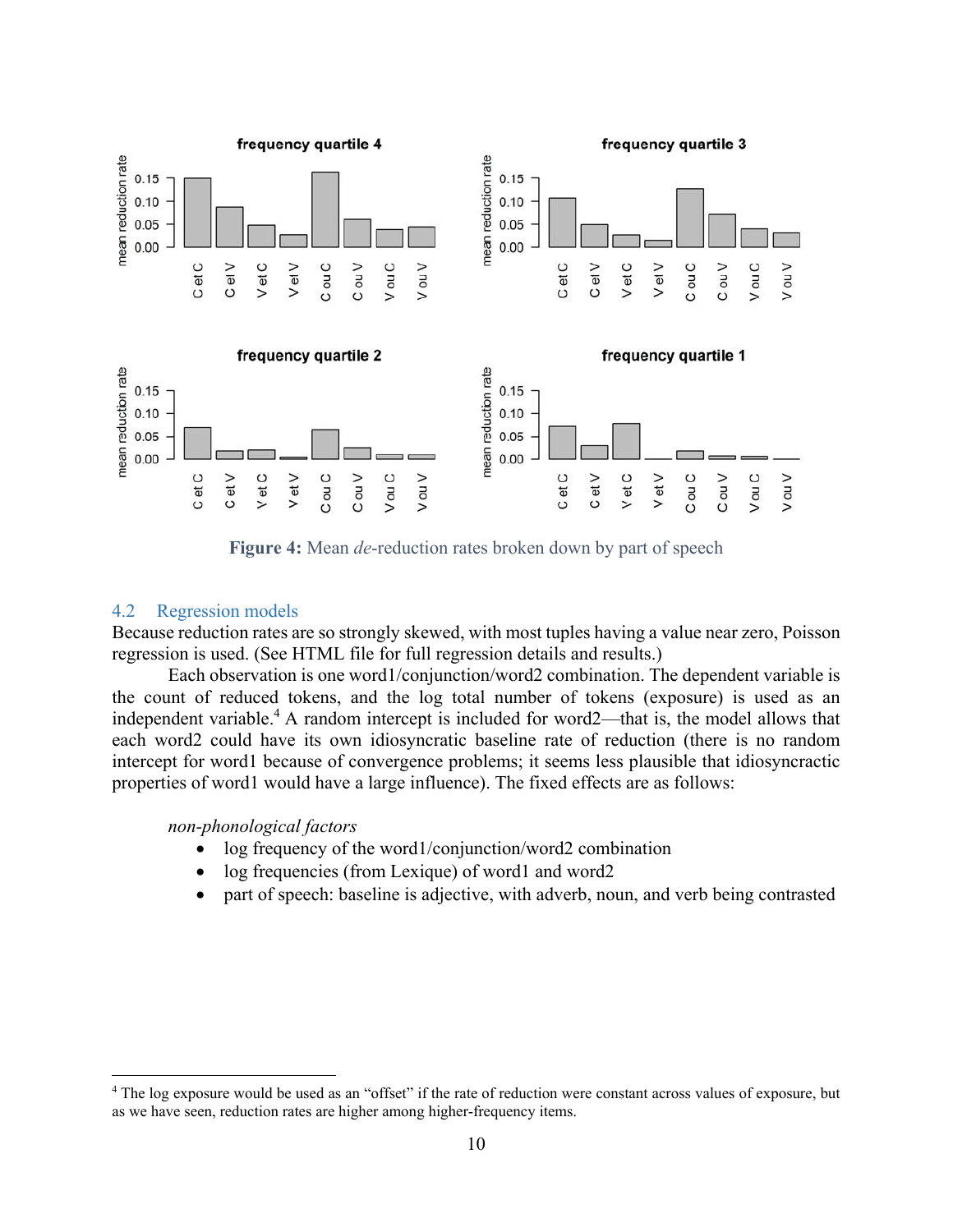de *allomorph factors, in interaction with conjunction* 

- word1 type (initial sound is  $C$  or  $V$ ) and word2 type
- whether word1 and word2's initial sound types match<sup>5</sup>
- conjunction: *et* or *ou6*

#### *segmental factor*

 $\overline{a}$ 

• whether word2 starts with [d]

The model that was fitted is given below. Factors have been renamed for easier reading, but bear in mind all factors except part of speech and (log) total frequency were centered and, if numerical, standardized (by dividing by two standard deviations). Phonological main effects are bolded. The model was not able to converge using the *glmer* function of the lme4 package (Bates et al. 2014), so instead the *MCMCglmm* function of the MCMCglmm package (Hadfield 2010) was used to estimate coefficients, confidence intervals for coefficients, and a *p* value:

## (10) Poisson regression model (fixed effects)

```
 post.mean l-95% CI u-95% CI eff.samp pMCMC 
(Intercept) -17.7279 -18.7216 -16.7737 93.68 <0.001 *** 
log combination frequency 2.6709 2.5464 2.7737 112.11 <0.001 *** 
log word1 frequency 0.0549 -0.2027 0.3104 605.23 0.664 
log word2 frequency -1.2920 -1.6523 -0.8781 586.41 <0.001 *** 
POS = adv. (vs. adj.) -0.8498 -2.2353 0.2852 633.15 0.198 
POS = noun (vs. adj.) -0.8954 -1.3151 -0.4978 806.91 <0.001 ***
POS = verb (vs. adj.) 1.5921 0.7178 2.4504 684.17 <0.001 ** 
w1 is V-initial (vs. C-init.) -2.2124 -2.5491 -1.8514 246.40 <0.001 *** 
w2 is V-initial (vs. C-init.) -1.7439 -2.2163 -1.1508<br>w1 type (C or V) = w2 type 0.2865 0.0065 0.6134
w1 type (C or V) = w2 type 0.2865 0.0065 0.6134 293.61 0.056 .<br>conjunction = ou -0.7711 -1.0476 -0.5205 356.52 <0.001 *
conjunction = ou -0.7711 -1.0476 -0.5205 356.52 <0.001 ***
word2 begins with d -0.0584 -0.7841 0.8069 346.72 0.892 
---Signif. codes: 0 '***' 0.001 '**' 0.01 '*' 0.05 '.' 0.1 ' ' 1
```
Because the regression model fits logs of reduction counts, the results are interpreted differently than in other types of regression. For example, when comparing two w1/conj/w2 combinations, if the log frequency of word1 is greater in one of the combinations by 1 standardized unit (i.e., 2 standard deviations), then, all else being equal, the difference in the logs of their reduced-form counts is predicted to increase by 0.0549. As in other types of regression, a positive coefficient estimate means a factor favors *de*-reduction and a negative value means it disfavors it.

Considering non-phonological predictors first, combinations with higher frequency are subject to more reduction, as we have seen; the frequency of word2 has a smaller effect, in the other direction (a more-frequent word2 has less reduction). As we saw in the plots above, *ou* has a lower rate of reduction than *et*.

Initial regression models found more reduction when word2 begins with [d], but using the final Poisson approach, this factor made no significant contribution.

 $<sup>5</sup>$  This was thought to be easier to interpret that simply using the interaction of word1 type and word2 type.</sup>

<sup>6</sup> Originally, the model included the interaction of conjunction with the two allomorph factors, but the interactions' contributions were far from significant.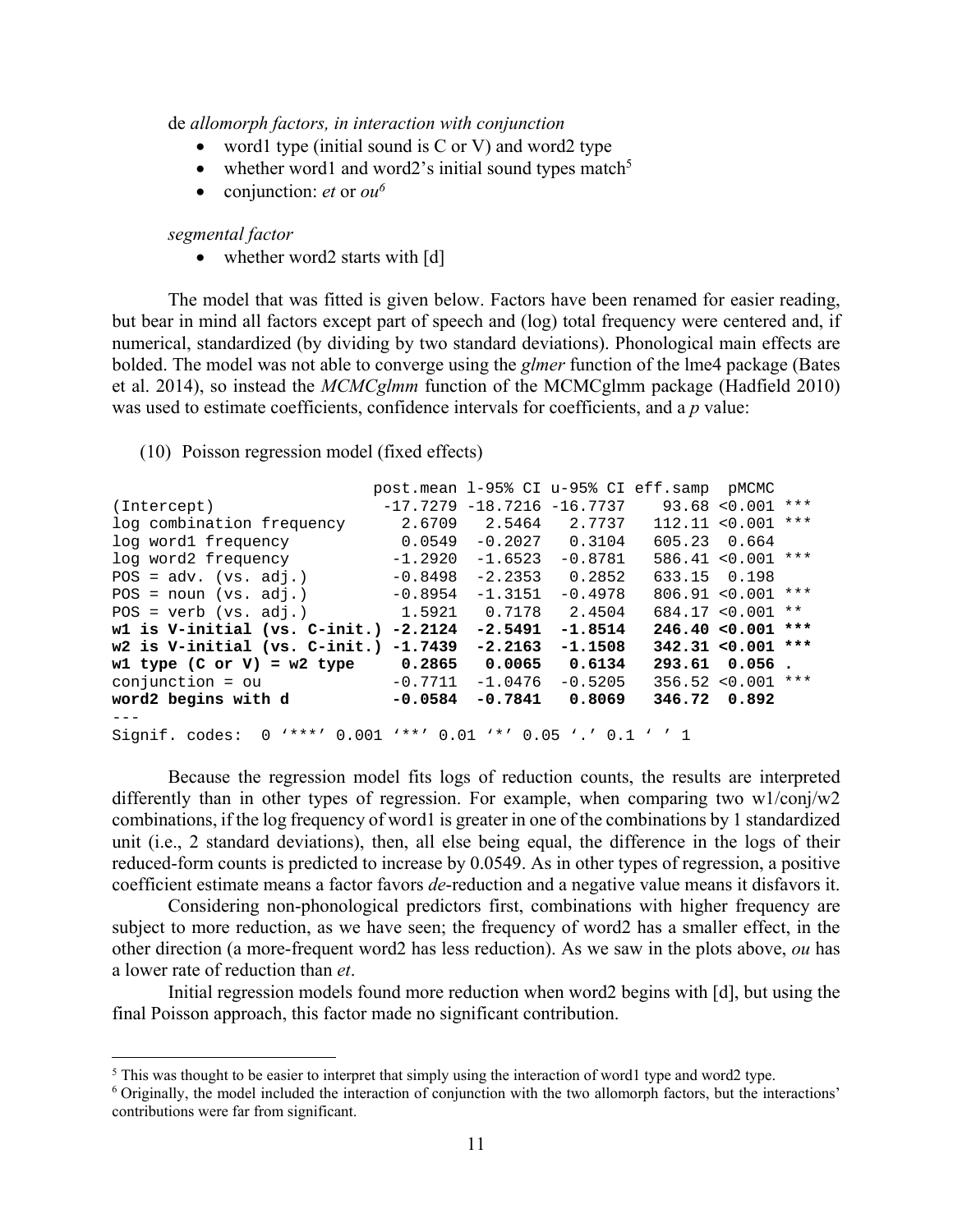As for allomorphs of *de*, as we saw in the plots above, reduction is less frequent if either word1 or word2 begins with a vowel. There is also a small effect of matching: if word1 and word2 have the same status (C&C or V&V), then reduction is slightly more frequent than would be expected from the statuses of word1 and word2 independently.

#### 5 Summary, discussion, and conclusion

The following table summarizes the results obtained for the hypotheses put forth in section 2:

| hypothesis           | result                                                                       |
|----------------------|------------------------------------------------------------------------------|
|                      | Strongly supported:                                                          |
| Hiatus avoidance     | Less reduction when word2 is V-initial, and thus would produce hiatus        |
|                      | if $d'$ is omitted                                                           |
| Dependent d'         | Strongly supported:                                                          |
|                      | Less reduction when word1 is V-initial, and thus would take d'               |
| Parallelism          | Supported (significant, but small coefficient):                              |
|                      | Slightly more reduction when word1 and word2 would take the same             |
|                      | allomorph of de.                                                             |
| Repetition avoidance | Not supported:                                                               |
|                      | No increase in reduction when word2 starts with $[d]$ , so that retaining de |
|                      | would yield [dad] sequence                                                   |

 **Table 1:** Summary of hypotheses

 It is hard to see how the French data could be consistent with a theory in which phonological information has no influence at all on the choice to repeat or not repeat *de*. Whether the data are consistent with a late, limited mechanism or require an earlier or more active role for phonology will depend on the syntactic analysis of wide-scope *de*.

One possibility is that there really are two syntactic structures, as given in (1): [de X]  $\&$ [de Y] and [de [X&Y]]. In that case, the syntax could produce multiple candidates, which are then operated on by the phonological component, and the final choice is made at least partly on grounds of phonological well-formedness. Or, still assuming two different syntactic structures, phonological information could simply be available while syntactic decisions are being made. From a processing point of view, access to phonological information would most likely unfold gradually, so that it couldn't be depended on for a categorical syntactic rule, but on occasions when phonological information was available before the speaker had committed to a syntactic structure, it would have a say in the decision (see Wagner 2011 on the idea that allomorphy is constrained by availability of phonological information during production planning). In both proposals, phonology is early.

Another possibility is that the syntax outputs a structure  $\left[\begin{bmatrix} de X \end{bmatrix} \& \begin{bmatrix} de Y \end{bmatrix}\right]$ , without reference to phonological information, but the phonology can delete of the second *de*, presumably without subsequent syntactic reorganization. That is, the syntactic structure of reduced forms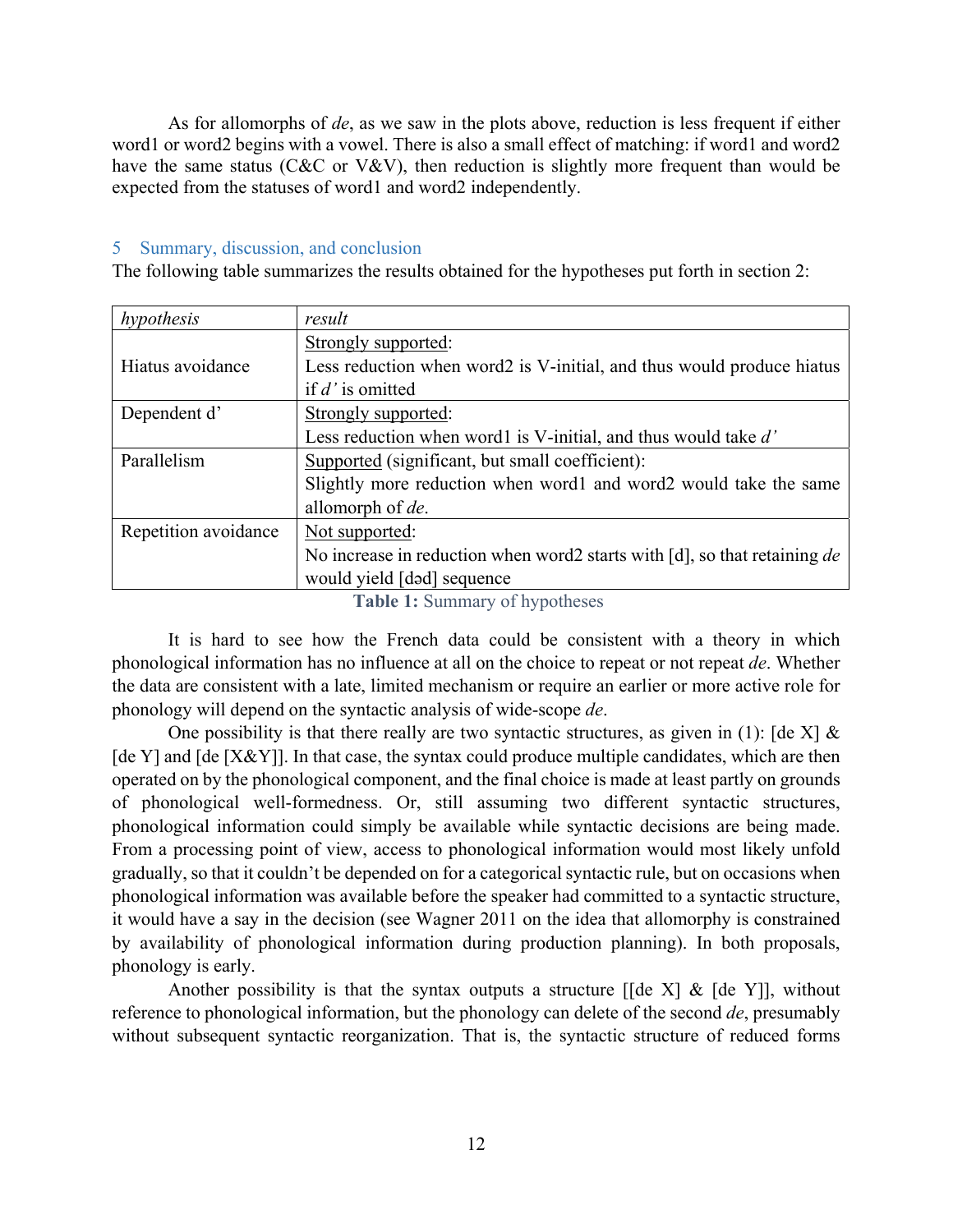would be [[de X] & [de Y]], and the first *de* would not in fact take wide scope. This proposal would maintain that phonology is late.

Several athors have weighed in on the question of coordination vs. deletion when it comes to coordination in compounds or affixed words, as in English *half-(siblings) or step-siblings*, *stepsons and (step)-daughters.* Booij (1985), working mainly with Dutch and German data, argues that these structures arise through deletion rather than coordination. His reasons include: it is possible to "coordinate" non-constituents, as in *the difference between a third- and a sixth-grader*; it is possible to "coordinate" items of different syntactic category, as in Dutch *wis- en sterren-kunde* 'math and astronomy', literally 'sure- and stars-knowledge'; and it is not only conjunctions that allow this kind of deletion, but also other constructions, including prepositions, as in *how to distinguish neuro- from psycholinguistic claims* (Chaves 2008, p. 266). Chaves (2008) adds to Booij's arguments the observation that utterances like the following are possible: *Pre- and postrevolutionary France were very different from each other* (p. 264). Two different versions of France are in question (pre-revolutionary France and post-revolutionary France), not a single version of France that is *[pre- and post-]revolutionary*. Artstein 2005, by contrast, argues for coordination, in part because of a claimed semantic difference between *Mary and Bill are orthodontists and periodontists* (they must each practice both specialties) and *Mary and Bill are ortho- and periodontists* (Mary and Bill may each have a different dental specialty). Artstein also points out that it seems strange for a phonological deletion rule to apply only next to conjunctions (and some prepositions): why not *\*My step-brother likes his half-brother*? More generally, allowing the phonology to have a deletion rule that is sensitive to repetition in coordinated structure pushes at the boundary of the types of syntactic information that should be available to the phonology.

 But the main challenge for treating *de* reduction as like phonological deletion is that it would be a rather different rule from within-word deletions. Usually in languages that allow deletion or coordination of word parts, both the remnant and the deleted part have to be at least a phonological word (or, in Artstein's 2005 analysis, a separate foot). Addressing the size of the remnant, Abeillé (2006) says,"Coordination of prefixes is marginally available in French, but only for prefixes with some phonological autonomy" (p. 3), and gives these examples: *sur- ou sousévaluer* 'over- or under-evaluate', but *\*re- ou dé-faire* 're- or un-do'; [ʁә] lacks full vowel and is presumably sub-minimal as a French word. Addressing the size of the deleted part, Booij 1985 contrasts examples such as *regel-ordening en –toepassing* 'rule-ordering and –application' with \**ge-hijg en –puf* 'gasping and puffing', where *ge-* is not a foot or a phonological word. In French *de X & Y*, the remnant of deletion would be *Y*, which poses no prosodic problem, because Y will always be at least a full phonological word. The deleted portion, however, is the subminimal clitic *de* or *d*'. Thus, *de* omission would be different from the within-word coordination/deletions discussed by Booij (1985), Artstein (2005), Chaves (2008), and Abeillé (2006). It is possible that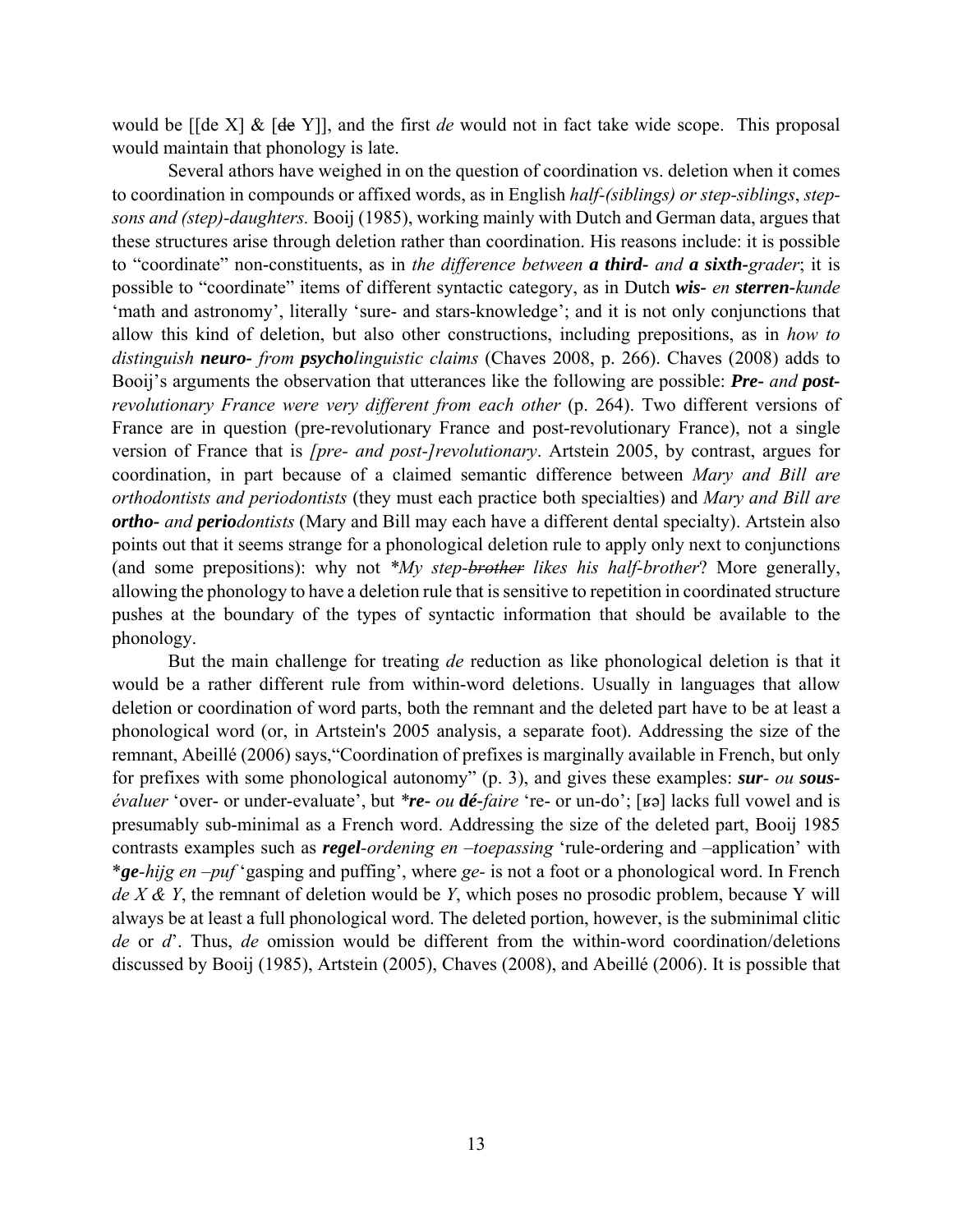within-word coordination really is deletion, but that *de* omission instead reflects a different, widescope syntactic structure. $7$ 

 In summary, the choice between French *de X & de Y* and *de X & Y* depends on phonological properties of both X and Y, including their influence on what allomorph of *de* is used. This could mean that the choice is itself phonological one (whether to phonologically delete the second *de*), but deletion would have to be phonologically different from deletion that has been argued for within words. Or, it could mean that phonological information is available early enough to influence syntactic structure.

#### References

<u>.</u>

Abeillé, Anne. 2006. In defense of lexical coordination.

- Abeillé, Anne, Olivier Bonami, Danièle Godard & Jesse Tseng. 2004. The syntax of French de-N' phrases. In S Müller (ed.), *HPSG 2004: Proceedings of the 11th International Conference on Head-Driven Phrase Structure Grammar*, 6–26. CSLI Publications.
- Abeillé, Anne, Olivier Bonami, Danièle Godard & Jesse Tseng. 2005. Les syntagmes nominaux français de la forme de-N'. *Travaux de linguistique* 50. 79–95.
- Abeillé, Anne, Olivier Bonami, Danièle Godard & Jesse Tseng. 2006. The syntax of French à and de: an HPSG analysis. In Patrick Saint-Dizier (ed.), *Syntax and semantics of prepositions*, 147–162. Springer.
- Anttila, Arto, Matthew Adams & Michael Speriosu. 2010. The role of prosody in the English dative alternation. *Language and Cognitive Processes* 25(7-9). 946–981.
- Artstein, Ron. 2005. Coordination of parts of words. *Lingua* 115(4). (Coordination: Syntax, Semantics and Pragmatics). 359–393.
- Bates, Douglas, Martin Maechler, Ben Bolker & Steven Walker. 2014. *lme4: Linear mixed-effects models using Eigen and S4. R package version 1.1-6*. http://CRAN.Rproject.org/package=lme4.
- Boersma, Paul. 1998. *Functional Phonology: Formalizing the Interaction Between Articulatory and Perceptual Drives*. The Hague: Holland Academic Graphics.
- Booij, Geert E. 1985. Coordination reduction in complex words: a case for prosodic phonology. In Harry Van der Hulst & Norval Smith (eds.), *Advances in Nonlinear Phonology*, 143– 160. Dordrecht: Foris.
- Bresnan, Joan, Anna Cueni, Tatiana Nikitina & Harald Baayen. 2007. Predicting the dative alternation. In G Boume, I Kraemer & J Zwarts (eds.), *Cognitive foundations of interpretation*, 69–94. Amsterdam: Royal Netherlands Academy of Science.
- Bybee, Joan. 2001. *Phonology and language use*. Cambridge: Cambridge University Press.
- Chaves, Rui P. 2008. Linearization-based word-part ellipsis. *Linguistics and Philosophy* 31(3). 261–307.
- Cohn, Abigail. 2006. Is there gradient phonology? In Gisbert Fanselow, Caroline Féry, R Vogel & Matthias Schlesewsky (eds.), *Gradience in grammar: generative perspectives*, 25–44. Oxford: Oxford University Press.

<sup>7</sup> Abeillé (2006) also claims that in French, prefixes can't take wide scope at all: *\*Il ne faut pas surévaluer et surnoter* 'One should not overevaluate and over-rate'. That is, the utterance is legal, but cannot have the meaning of *over-rate*, only of *rate*. In English, however, word-initial deletion requires a strong supporting context to be interpreted as such, and perhaps the same is true in French. In isolation, *step-sons and daughters* would probably not be interpreted as involving *step-daughters*, but in the context *When Maria married Captain von Trapp, she acquired several step-sons and daughters*, the *step-daughters* reading is salient if the listener is familiar with the movie *The Sound of Music*, in which then-childless Maria marries a widowed man with several sons and daughters.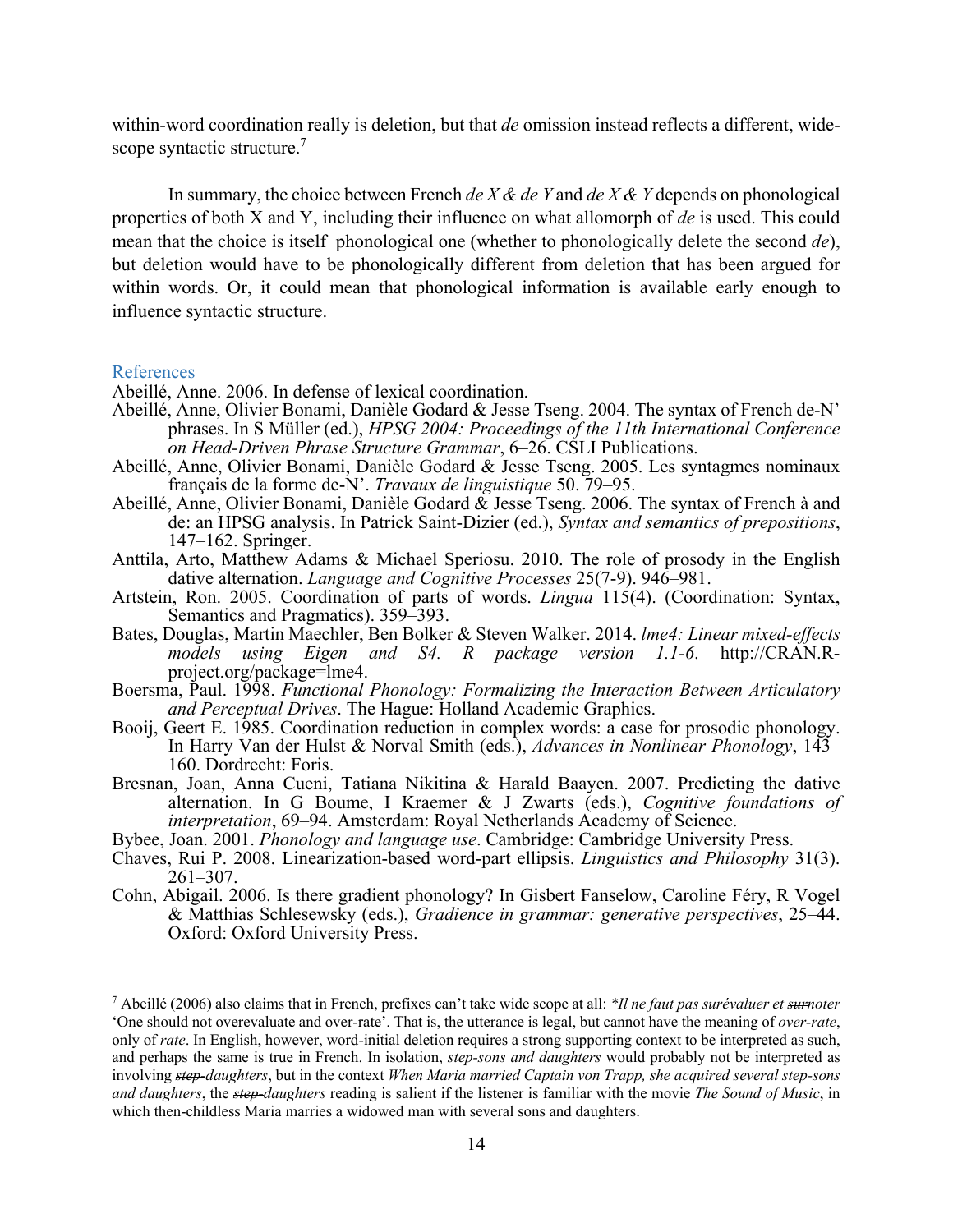Embick, David & Rolf Noyer. 2001. Movement operations after syntax. *Linguistic Inquiry* 32(4). 555–595.

Green, Thomas & Michael Kenstowicz. 1995. The Lapse Constraint. In Leslie Gabriele (ed.), *Proceedings of the Sixth Annual Meeting of the Formal Linguistic Society of Mid-America*, vol. I, 1–14. Bloomington IN: Indiana University Linguistics Club.

- Grevisse, Maurice. 1980. *Le bon usage*. Gembloux: Duculot.
- Hadfield, Jarrod D. 2010. MCMC Methods for Multi-Response Generalized Linear Mixed Models: The MCMCglmm R Package. *Journal of Statistical Software* 33(2). 1–22.
- Hayes, Bruce & Zsuzsa Cziráky Londe. 2006. Stochastic Phonological Knowledge: The Case of Hungarian Vowel Harmony. *Phonology* 23(01). 59–104.
- Lin, Yuri, Jean-Baptiste Michel, Erez Lieberman Aiden, Jon Orwant, Will Brockman & Slav Petrov. 2012. Syntactic Annotations for the Google Books Ngram Corpus. *Proceedings of the ACL 2012 System Demonstrations*, 169–174. (ACL '12). Stroudsburg, PA, USA: Association for Computational Linguistics. http://dl.acm.org/citation.cfm?id=2390470.2390499.
- Löfstedt, Ingvar. 2010. Phonetic Effects in Swedish Phonology: Allomorphy and Paradigms. UCLA Ph.D. Dissertation.
- Matos, Rafael, Ludovic Ferrand, Christophe Pallier & Boris New. 2001. Une base de données lexicales du français contemporain sur internet : LEXIQUE. *L'année psychologique* 101(3). 447–462.
- Michel, Jean-Baptiste, Yuan Kui Shen, Aviva Presser Aiden, Adrian Veres, Matthew K. Gray, Joseph P. Pickett, Dale Hoiberg, et al. 2011. Quantitative Analysis of Culture Using Millions of Digitized Books. *Science* 331(6014). 176–182.
- Miller, Philip H. 1992. *Clitics and Constituents in Phrase Structure Grammar*. New York: Garland.
- New, Boris, Christophe Pallier, Marc Brysbaert & Ludovic Ferrand. 2004. Lexique 2: a new French lexical database. *Behavior Research Methods, Instruments, & Computers: A Journal of the Psychonomic Society, Inc* 36(3). 516–524.
- Pierrehumbert, Janet. 1994. Knowledge of variation. *Papers from the Parasession on Variation, 30th meeting of the Chicago Linguistic Society*. Chicago: Chicago Linguistic Society.
- Prince, Alan & Paul Smolensky. 1993. *Optimality Theory*. Blackwell.
- Pullum, Geoffrey & Arnold Zwicky. 1988. The syntax-phonology interface. In F. Newmeyer (ed.), *Linguistics: The Cambridge Survey*, vol. 1, 255–280. Cambridge: Cambridge University Press.
- Raffelsiefen, Renate. 1999. Phonological constraints on English word formation. In Geert E Booij & Jaap van Marle (eds.), *Yearbook of Morphology 1998*, 225–287. (Yearbook of Morphology 8). Springer.
- R Core Team. 2014. *R: A language and environment for statistical computing*. Vienna: R Foundation for Statistical Computing. www.R-project.org.
- Shih, Stephanie. 2014. Towards optimal rhythm. Stanford University PhD dissertation.
- Stodden, Victoria, Friedrich Leisch & Roger D Peng (eds.). 2014. *Implementing Reproducible Research*. (Chapman & Hall/CRC The R Series). Chapman and Hall/CRC.
- Tranel, Bernard. 1996. French liaison and elision revisited: A unified account within Optimality Theory. In Claudia Parodi, Carlos Quicoli, Mario Saltarelli, Maria Luisa Zubizarreta, Claudia Parodi, Carlos Quicoli, Mario Saltarelli & Maria Luisa Zubizarreta (eds.), *Aspects of Romance Linguistics*, 433–455. Washington, DC: Georgetown University Press.
- Tseng, Jesse. 2003. Phrasal affixes and French morphosyntax. In G Jäger (ed.), *FGVienna: Proceedings of Formal Grammar 2003*, 177–188. Technische Universität Wien.
- Wagner, Michael. 2011. Production planning constraints on allomorphy. *Journal of the Canadian Acoustical Association* 39(3). 160–161.
- Xie, Yihui. 2014a. *knitr: a general-purpose package for dynamic report generation*.
- Xie, Yihui. 2014b. knitr: A Comprehensive Tool for Reproducible Research in R. In Victoria Stodden, Friedrich Leisch & Roger D Peng (eds.), *Implementing Reproducible Computational Research*. Chapman and Hall/CRC.